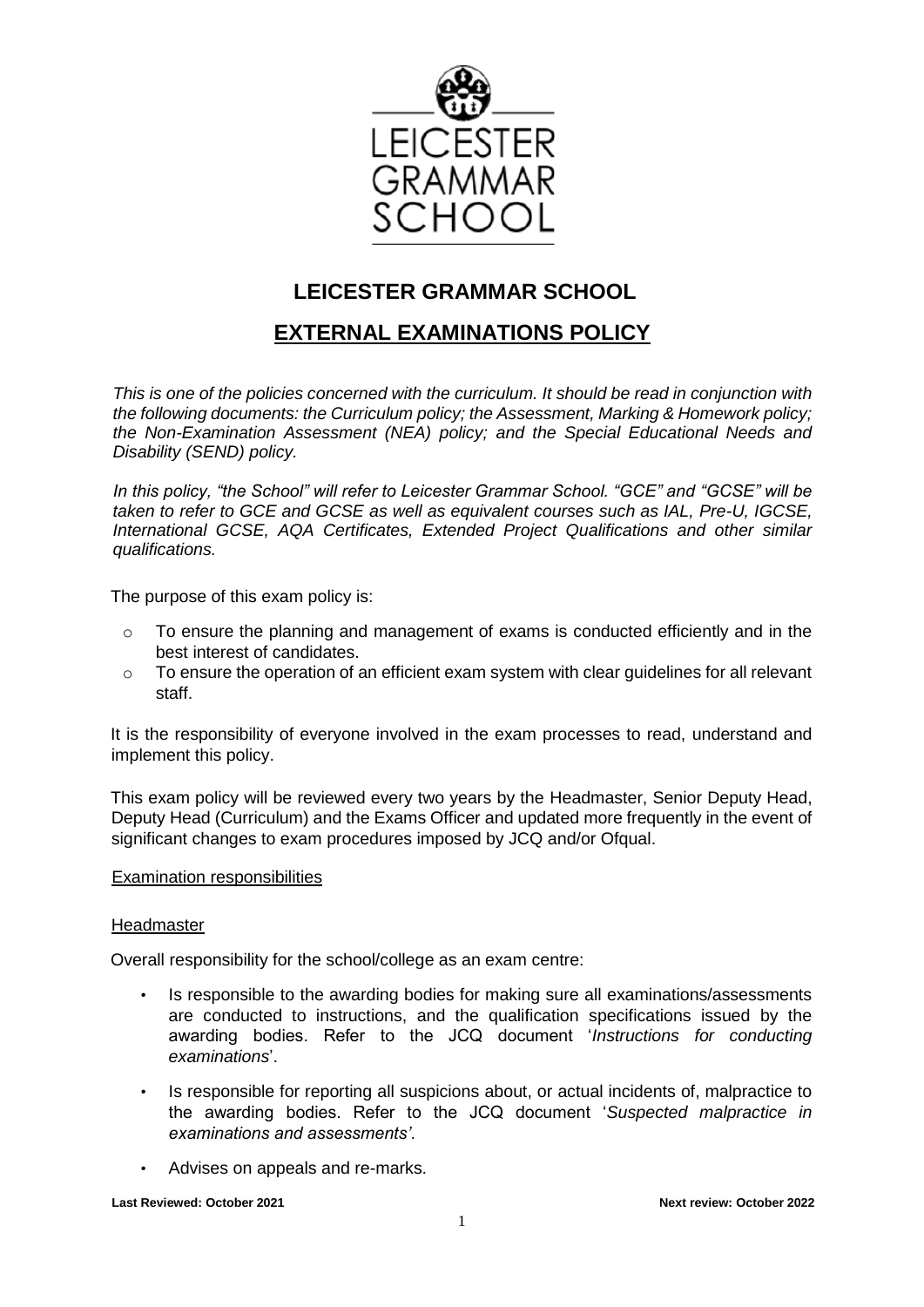# Exams Officer / Exams Assistant

Manages the administration of public exams and analysis of exam results:

- Advises the SLT, subject and form tutors and other relevant support staff on annual exam timetables and entry procedures as set by the various exam boards.
- Oversees the production and distribution to staff and candidates of an annual calendar for all public exams in which candidates will be involved and communicates regularly with staff concerning imminent deadlines and events.
- Ensures that candidates and their parents are informed of and understand those aspects of the exam timetable that will affect them.
- Consults with teaching staff to ensure that necessary coursework is completed on time and in accordance with JCQ guidelines.
- Provides and confirms detailed data on estimated entries when required.
- Receives, checks and stores securely all exam papers and completed scripts.
- Submits access arrangement applications (in consultation with the Head of Learning Support) and makes applications for special consideration in accordance with the JCQ document '*Access arrangements and reasonable adjustments regulations* and *Adjustments for candidates with disabilities and learning difficulties'.*
- Identifies and manages exam timetable clashes.
- Accounts for income and expenditures relating to all exam costs/charges in consultation with the Director of Finance and Operations.
- Along with Heads of Department, submits candidates' coursework marks and samples where necessary, and tracks the despatch of both.
- Stores returned coursework and any other material required by the appropriate awarding bodies correctly and on schedule.
- Arranges for dissemination of exam results and certificates to candidates and forwards, in consultation with the SLT, any appeals/re-mark requests.
- Recruitment, training and monitoring of external exams invigilators as required (in consultation with the Deputy Head (Curriculum)).
- Administers training for all new invigilators, and re-training when necessary of existing staff, in accordance with the JCQ document '*Instructions for Conducting Examinations*'.
- Maintains systems and processes to support the timely entry of candidates for their exams.

# Deputy Head (Curriculum)

Oversees the invigilation timetable and rooming arrangements for exams (in consultation with the Exams Officer and Head of Learning Support).

• Recruitment, training and monitoring of external exams invigilators as required (in consultation with the Exams Officer).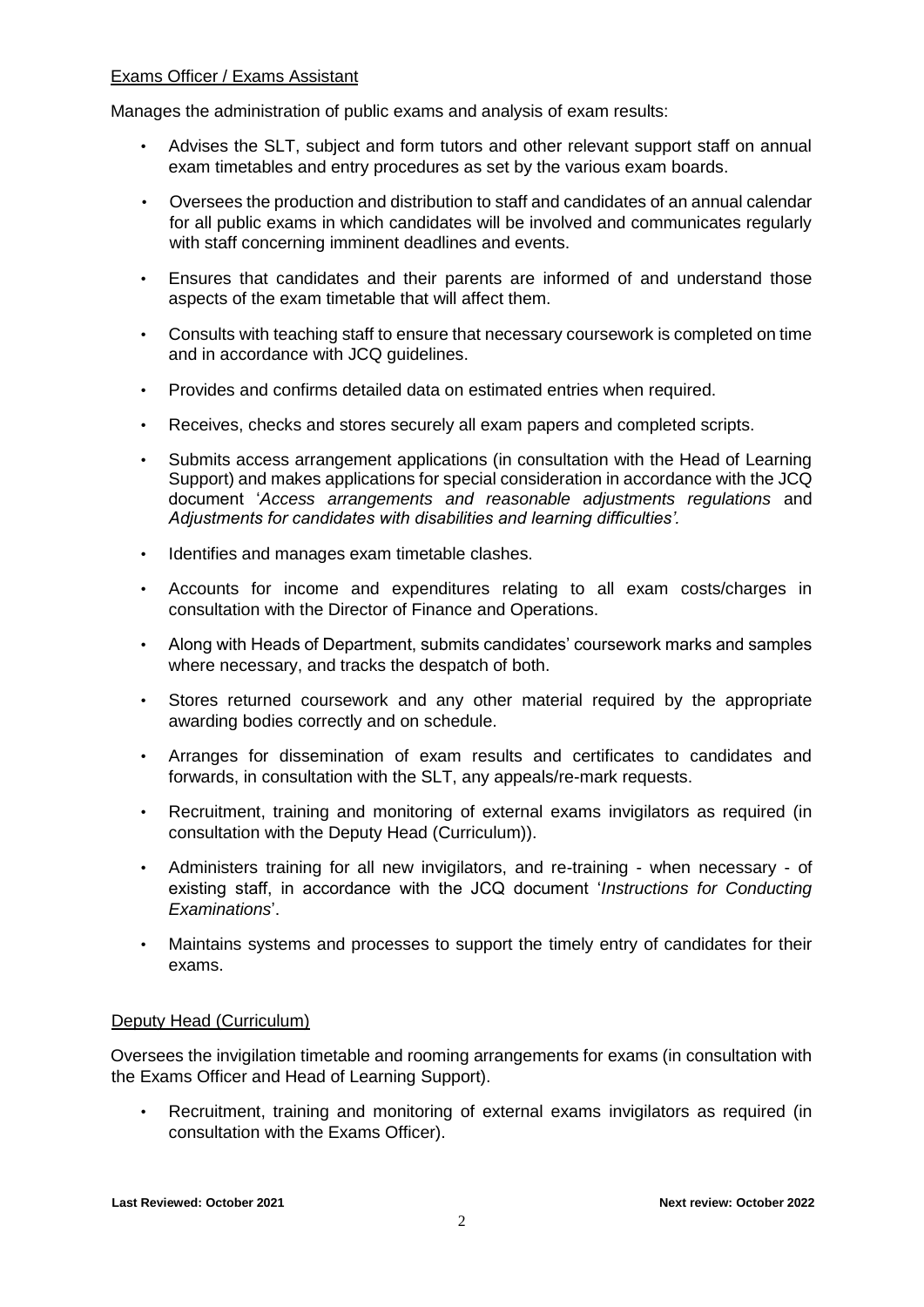# Senior Deputy Head

- Organisation of teaching and learning.
- External validation of courses followed at Key Stage 4 / post-16.

## Heads of Department

- Guidance and pastoral oversight of candidates who are unsure about exam entries or amendments to entries.
- Involvement in post-results procedures.
- Accurate completion of coursework mark sheets and declaration sheets.
- Along with the Exams Officer, submits candidates' coursework marks and samples where necessary, and tracks the despatch of both.
- Accurate completion of entry and all other mark sheets and adherence to deadlines as set by the Exams Officer.

# Head of Careers

• Guidance and careers information.

# **Teachers**

- Notification of access arrangements (as soon as possible after the start of the course).
- Submission of candidate names to Heads of Department.

# Head of Learning Support

- Administration of access arrangements.
- Identification and testing of candidates' requirements for access arrangements.
- Provision of additional support with spelling, reading, mathematics, dyslexia or essential skills, hearing impairment, English for speakers of other languages, IT equipment — to help candidates achieve their course aims.

# Lead invigilator/invigilators

- Collection of exam papers and other material from the exams office before the start of the exam.
- Collection of all exam papers in the correct order at the end of the exam and their return to the exams office or other designated secure area.
- Ensure that the exam is conducted in accordance with the JCQ document '*Instructions for conducting examinations*'.

#### **Candidates**

• Confirmation of entries.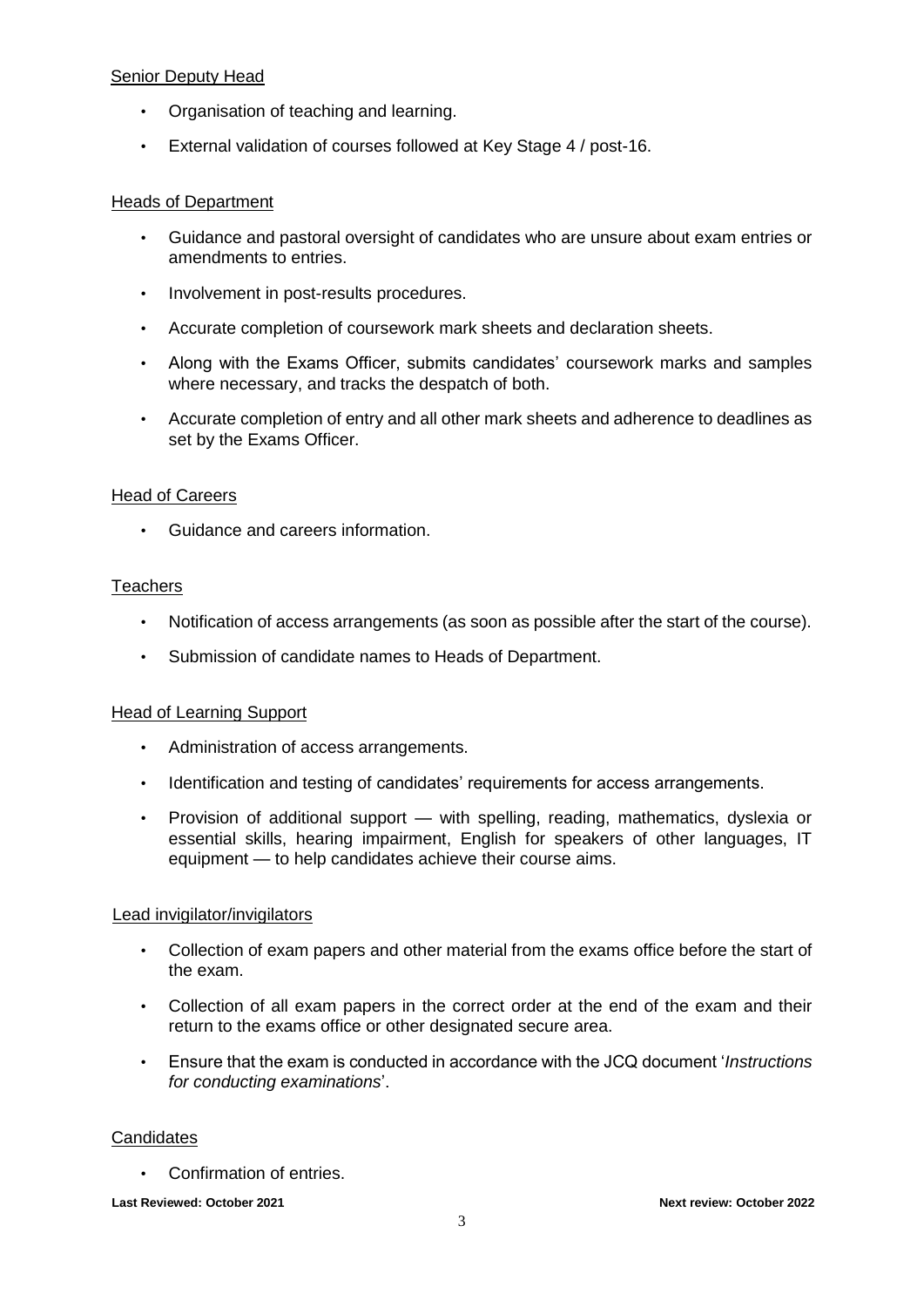- Understanding coursework regulations and signing a declaration that authenticates the coursework as their own.
- Candidates are informed of exam protocol and guidelines via a letter issued to parents and pupils at the commencement of the exam period.

## Administrative staff

- Support for the input of data.
- Posting of exam papers.
- Assists with the dissemination of exam results and certificates to candidates.

## The statutory tests and qualifications offered

The statutory tests and qualifications offered are decided by the Headmaster and the Heads of Departments.

The statutory tests and qualifications offered are GCSE/IGCSE at KS4 and AS/A2/A-level/Pre-U at KS5.

The subjects offered for these qualifications in any academic year may be found in the centre's published prospectus for that year. If there has been a change of specification from the previous year, the Exams Office must be informed as soon as possible.

At Key Stage 4 and at conclusion of Key Stage 5 all candidates will be entitled, and enabled, to achieve an entry for qualifications from an external awarding body.

#### Exam seasons and timetables

Internal exams are scheduled in December/January and June. External exams are scheduled in May/June (although there may be exams in October/November and in January in exceptional circumstances).

All internal exams are held under supervised exam conditions.

Which exam series are used is decided by the Headmaster and the Heads of Departments.

#### Entries, entry details, late entries and retakes

Candidates are selected for their exam entries by the Heads of Departments.

A candidate or parent/carer can request a subject entry, change of level or withdrawal.

The centre accepts all entries for externally examined components from former students and external entries from other candidates at the Headmaster's discretion.

Candidates will not be entered for exams prior to Year 11 (for GCSE) and Year 13 (for GCE) other than in exceptional cases such as for native language speakers in Modern Foreign Language subjects, or to allow Sixth-Formers studying for A2 qualifications in both Mathematics and Further Mathematics to enter the former in Year 12.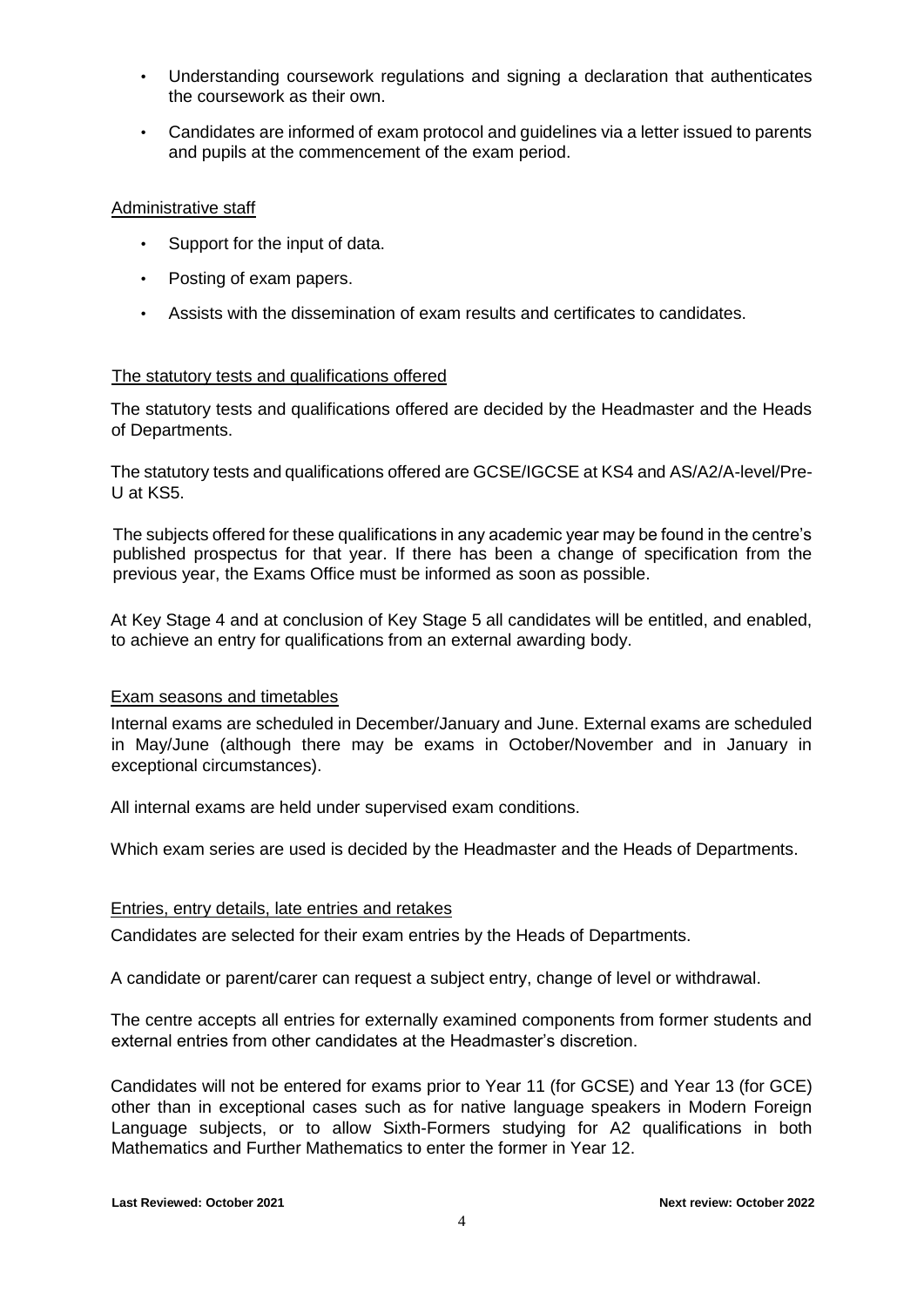## Late entries

Entry deadlines are circulated to Heads of Departments via email and hard copy.

Late entries are authorised by Heads of Departments and the Exams Officer.

(See also, 'Exam fees')

#### Retakes

Internal candidates may not retake GCSE exams other than in in exceptional circumstances.

Retake decisions will be made in consultation with the candidates, Exams Officer and the Heads of Departments.

For examination series which were cancelled owing to the Covid-19 pandemic, a lower threshold for the 'retake' of GCSE exams may be applied at the discretion of the Senior Leadership Team.

(See also, 'Exam fees')

## Exam fees

GCSE initial registration and entry exam fees in taught subjects are paid by the centre.

GCE initial registration and entry exam fees in taught subjects are paid by the centre.

Exam entry fees for subjects/awards that are not part of the LGS curriculum are paid for by the candidate. Any additional administrative fees payable to external parties will also be paid for by the candidate.

Exam entry fees for Admissions/Aptitude Tests and Sixth Term Exam Papers (STEP) are paid for by the candidate except where the entry forms part of a UCAS conditional offer.

Late entry or amendment fees are paid by the candidates concerned, except where administrative errors have been made by centre staff.

Candidates or departments will not be charged for changes of tier, withdrawals made by the proper procedures or alterations arising from administrative processes, provided these are made within the time allowed by the awarding bodies.

Reimbursement will be sought from candidates who fail to sit an exam or meet the necessary coursework requirements except under exceptional circumstances for which an application for Special Consideration might be made.

This fees reimbursement policy will be communicated in writing to candidates and parents/carers at the start of post-16 courses.

Retake fees for first and any subsequent retakes are paid by the candidates. (See also section 'Retakes')

Reasonable administration fees will be charged to external candidates to cover the costs of invigilation and other exam administration. These fees may be waived for former students.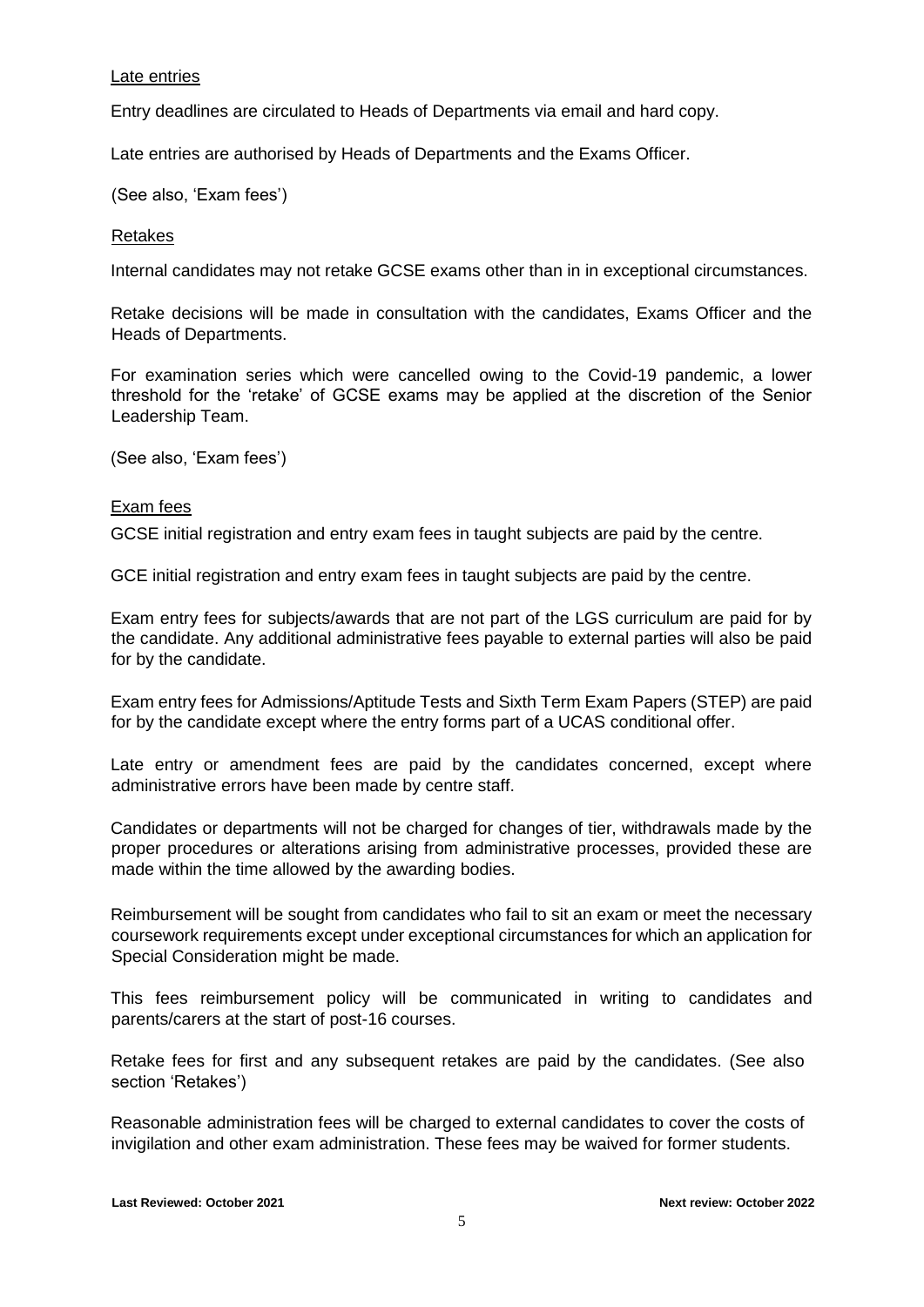Candidates must pay the fee for an enquiry about a result, should the centre not uphold the enquiry and the candidate insist on pursuing the enquiry. (See also section 'Results, enquiries about results (EARs) and access to scripts (ATS)')

### The Disability Discrimination Act (DDA), special needs and access arrangements

# DDA

The Disability Discrimination Act 2005 extends the application of the DDA to general qualifications. All exam centre staff must ensure that the access arrangements and special consideration regulations and guidance are consistent with the law.

## Special needs

A candidate's special needs requirements are determined by Learning Support, a doctor and the educational psychologist / specialist teacher.

Learning Support will inform subject teachers of candidates with special educational needs who are embarking on a course leading to an exam, and the date of that exam. Learning Support can then inform individual staff of any special arrangements that individual candidates may be granted during the course of and in the exam.

#### Access arrangements

Making special arrangements for candidates to take exams is the responsibility of Learning Support and the Exams Officer.

Submitting completed access arrangement applications to the awarding bodies is the responsibility of the Exams Officer.

Rooming for access arrangement candidates will be arranged following discussions between the Head of Learning Support, the Exams Officer and the Deputy Head (Curriculum). Invigilation and support for access arrangement candidates will be organised by Learning Support with the Exams Officer.

#### Estimated grades

The Heads of Departments will submit estimated grades to the Exams Officer if/when requested by the Exams Officer.

#### Managing invigilators

External invigilators may be used for exam supervision.

The recruitment of invigilators is the responsibility of the Exams Officer in consultation with the Deputy Head (Curriculum).

Securing the necessary Disclosures and Barring Service (DBS) clearance for new invigilators is the responsibility of the centre administration. Invigilators are timetabled and briefed by the centre administration.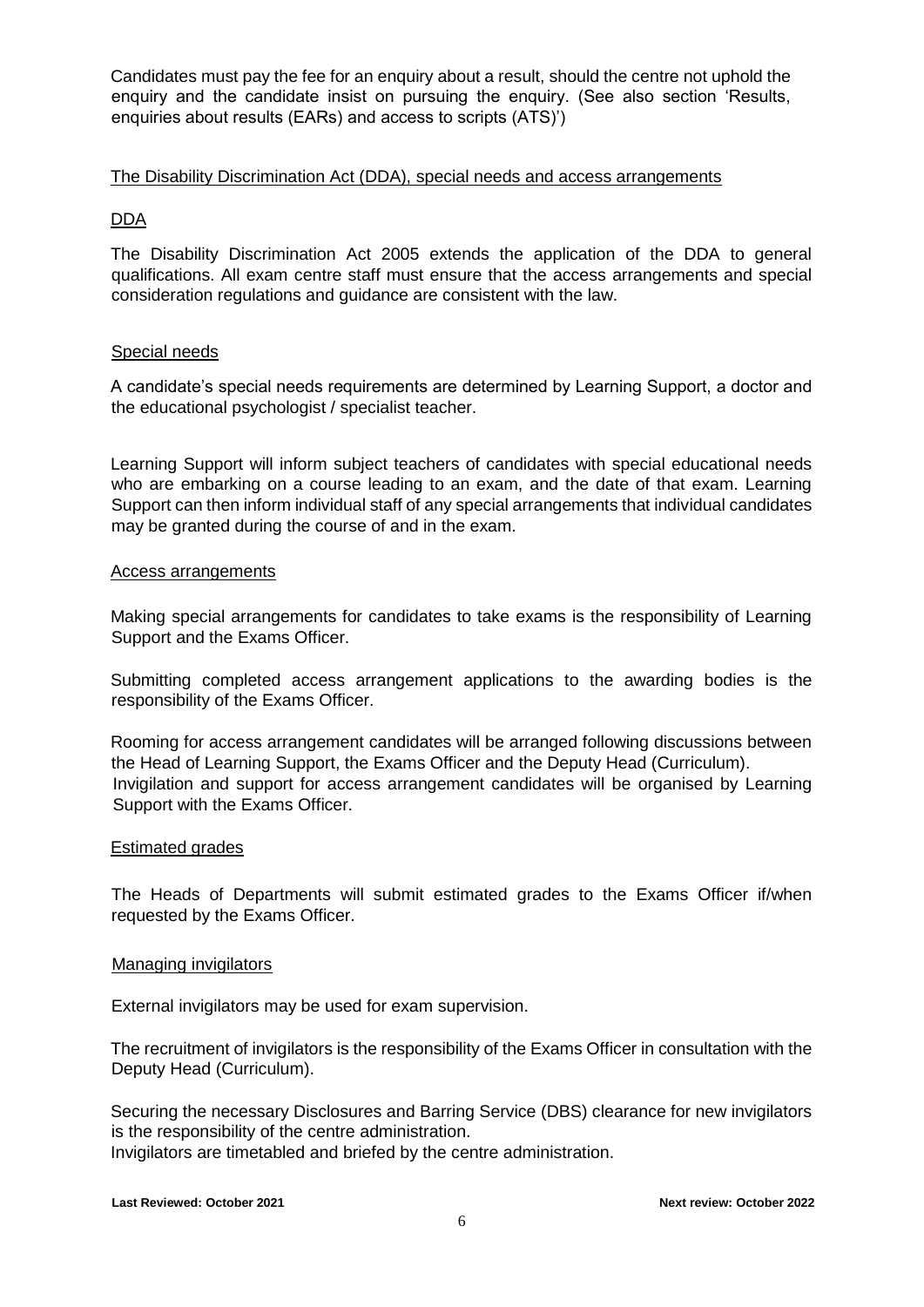New invigilators will be trained by the Exams Officer as required.

Invigilators' rates of pay are set by the centre administration.

### Exam days

The Exams Officer will book all exam rooms after liaison with other users and make the question papers, other exam stationery and materials available for the invigilators.

Site management is responsible for setting up the allocated rooms.

The lead invigilator will start all exams in accordance with JCQ guidelines.

Subject staff may be only be present during the exam at the discretion of the Headmaster for the purpose of investigating suspected errors in the exam paper in accordance with the JCQ document '*Instructions for conducting examinations*'.

In practical exams subject teachers may be on hand to provide technical support.

Exam papers must not be removed from the exam room before the end of a session and must then be immediately delivered to the care of the Exams Officer or the Exams Assistant. Papers will be distributed to Heads of Departments at the earliest opportunity as permitted by the awarding body's regulations and the JCQ document *'Instructions for conducting examinations'*.

## Candidates, clash candidates and special consideration

The School's published rules on acceptable dress, behaviour and candidates' use of mobile phones and all electronic devices apply at all times.

Candidates' personal belongings remain their own responsibility and the centre accepts no liability for their loss or damage. Invigilators are instructed to not look after items for candidates; accordingly proscribed items should not be brought to the door of the examination room.

Disruptive candidates are dealt with in accordance with JCQ instructions.

For exams longer than one hour, candidates will not be allowed to leave the exam room until at least one hour after the published starting time. They will not be allowed to return. GCSE candidates will not be allowed to leave the exam room until the published end time for the exam.

The Exams Officer will attempt to contact any candidate who is not present at the start of an exam and deal with them on arrival in accordance with JCQ instructions.

#### Clash candidates

The Exams Officer in consultation with the Deputy Head (Pastoral) will be responsible, as necessary, for identifying escorts, identifying a secure venue and arranging overnight stays (if required).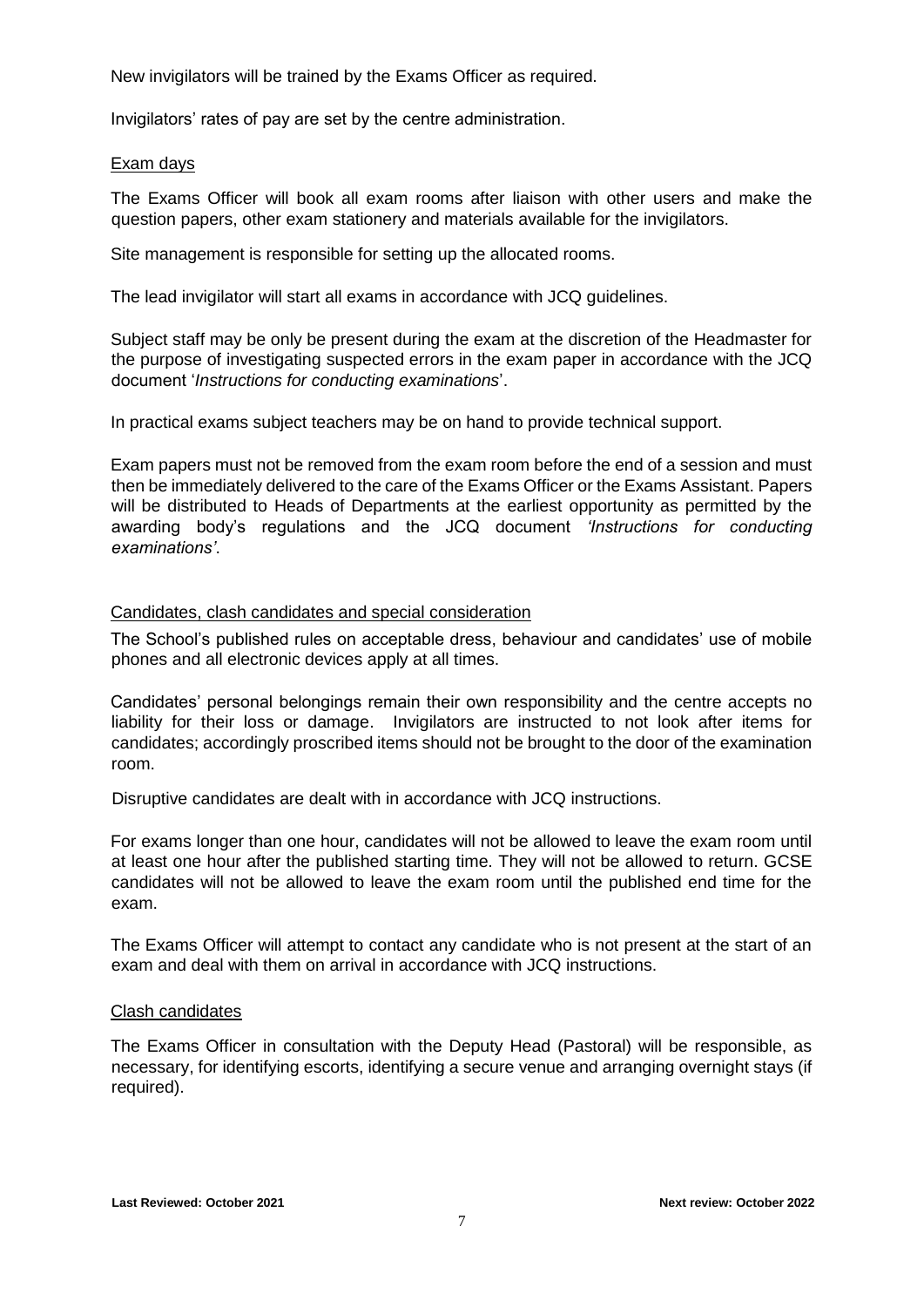## Special consideration

Should a candidate be too ill to sit an exam, suffer bereavement or other trauma or be taken ill during the exam itself, it is the candidate's responsibility to alert the centre to that effect.

Any special consideration claim must be supported by appropriate evidence, for example a letter from the candidate's doctor, within five days of the exam and before the awarding body's published deadline.

The Exams Officer will then forward a completed special consideration form to the relevant awarding body before the published deadline.

### **Malpractice**

Any instances of suspected malpractice in examinations and assessments will be dealt with in accordance with in accordance with JCQ instructions.

## Non-Examination Assessment (NEA) appeals against internal decisions

#### Non-Examination Assessments

Candidates who have to prepare portfolios should do so by the end of the course or centre defined date.

Heads of Departments will ensure that all NEA material is ready for despatch at the correct time and the Exams Officer will keep a copy of records of what has been sent when and to whom.

Marks for all NEA components are provided to the Exams Office by the subject teachers and the Heads of Departments.

### Appeals against internal decisions for Non-Examination Assessments

The School is obliged to publish a separate procedure on this subject, which is available from the Exams Office.

The main points are:

- Appeals will only be entertained if they apply to the process leading to an assessment or the marking of the assessment. There is no appeal against the mark or grade awarded.
- Candidates may appeal if they feel that their NEA has been assessed unfairly, inconsistently or not in accordance with JCQ requirements and the awarding body's instructions.
- The appeals process outlined in the Non-Examination Assessment policy should be followed according to the timescale and deadlines stated in that document with the completed Notice of Appeal returned to the Exams Officer. The Exams Officer, Senior Deputy Head or other nominee will carry out a review of the NEA to determine whether the process used conformed to the necessary requirements.
- In the event that an appeal is made to request a review of the centre's marking, there are three possible outcomes: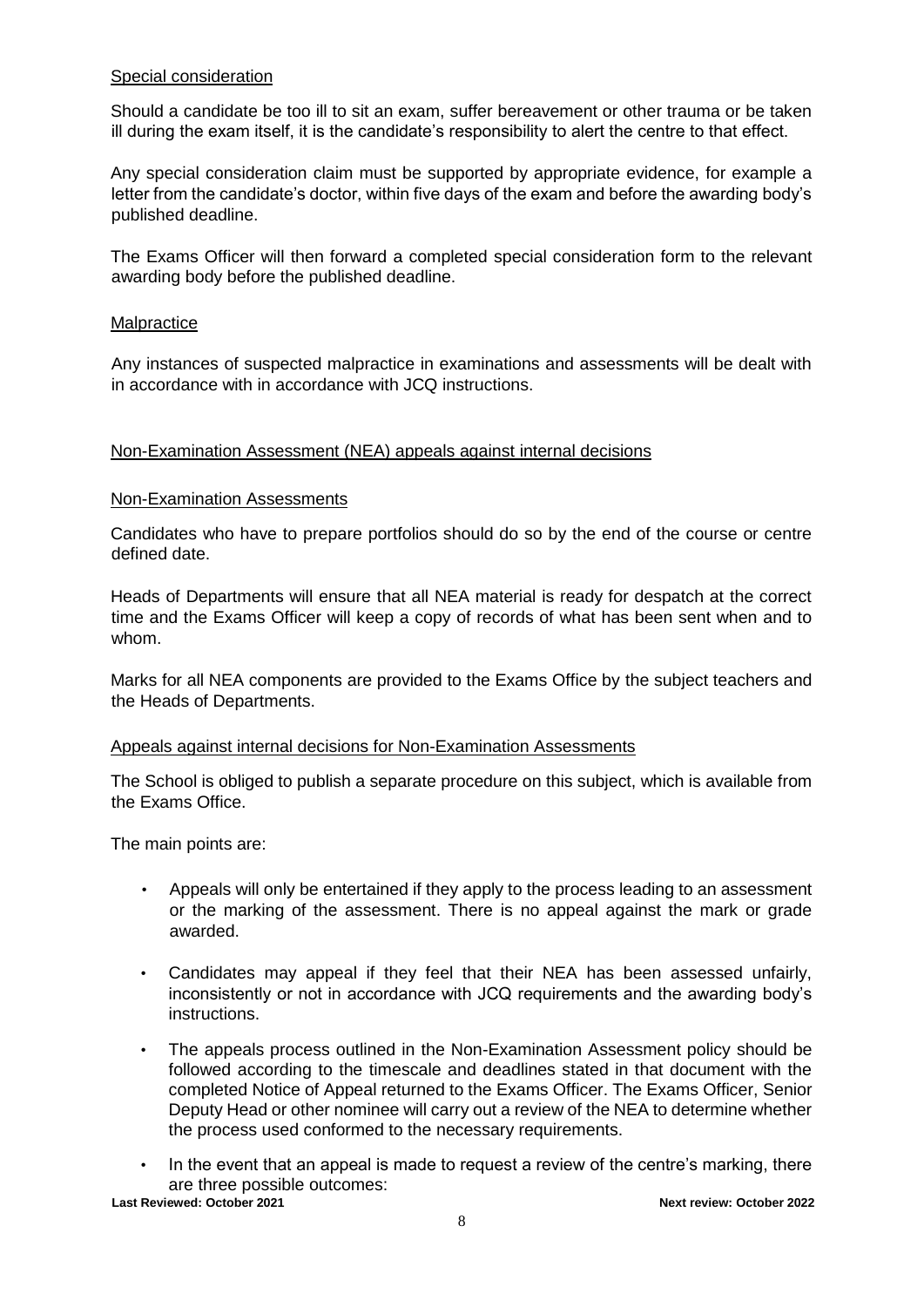- o The original mark is lowered.
- o The original mark is confirmed as correct.
- o The original mark is raised.

In each case, this revised mark is the mark that will be submitted to the awarding body.

- The candidate will be informed in writing of the outcome of the appeal and this will be recorded for awarding body inspection.
- It is at the School's discretion to charge a fee to carry out a review of the centre's marking for a NEA component.

# Results, enquiries about results (EARs) and access to scripts (ATS)

# **Results**

Candidates will receive individual results slips on results days in person at the centre or by email to a school account. Alternatively they can be sent by post to their home addresses (candidates to provide sae). Please note: results cannot be posted before the published results day.

Results cannot be released to a third party without the explicit written consent of the candidate (in accordance with the Data Protection Act 1998).

Arrangements for the school to be open on results days are made by the Headmaster.

The provision of staff on results days is the responsibility of the Headmaster.

# EARs

EARs may be requested by centre staff – provided the candidate agrees to the EAR - if there are reasonable grounds for believing there has been an error in marking.

When the centre does not uphold an EAR, a candidate may apply to have an enquiry carried out. (See section, 'Exam fees')

# ATS

After the release of A-level and GCSE results, candidates may request the return of exam scripts.

If a result is queried, the Exams Officer, teaching staff and Headmaster will investigate the feasibility of asking for a review of marking at the centre's expense (see 'EARs').

Centre staff may also request scripts for teaching purposes. In this case, the written consent of candidates must be obtained.

It is not always possible to apply for EAR having applied for ATS, depending on the type of ATS service requested.

# **Certificates**

Certificates must be signed for and collected in person.